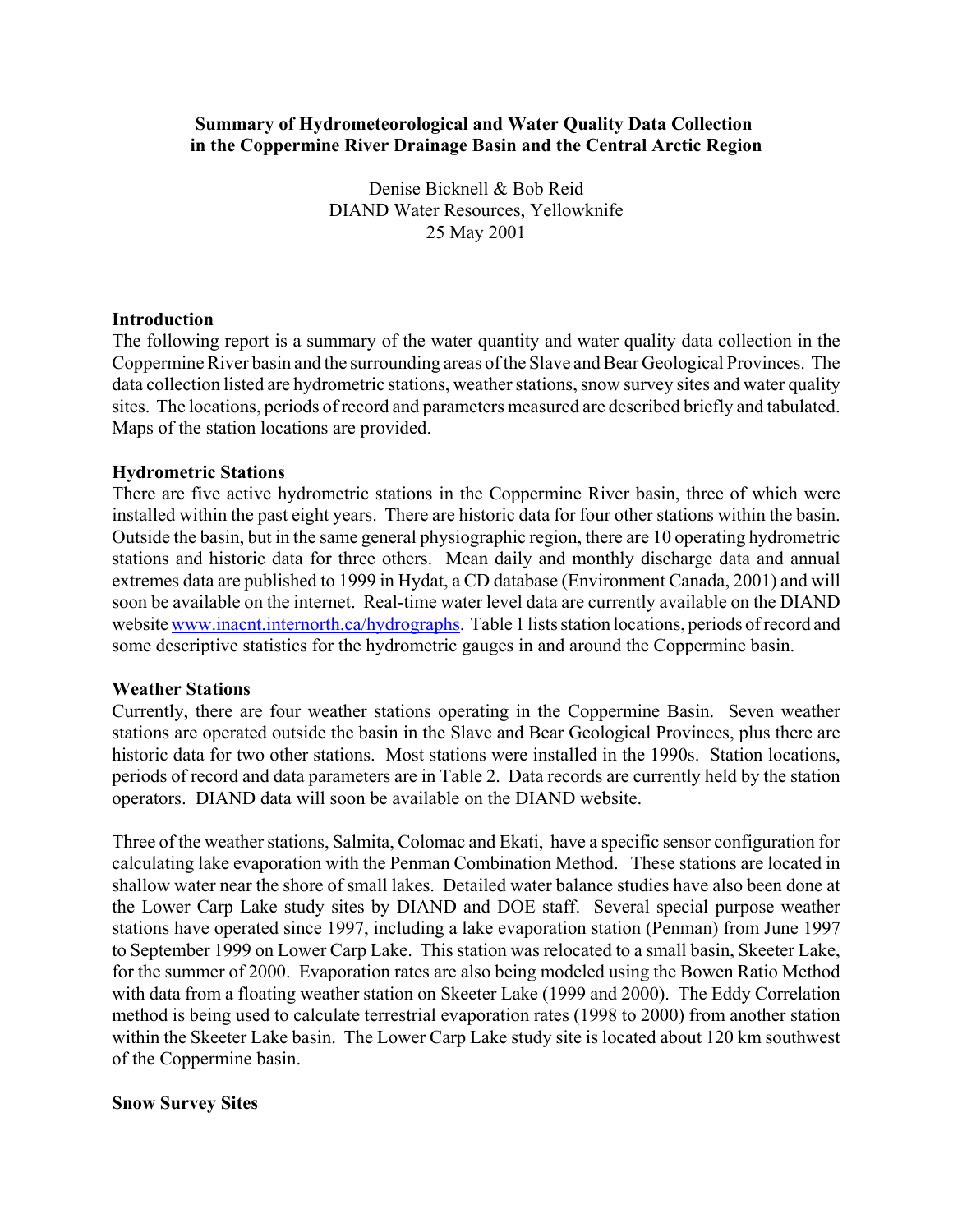There are no snow survey sites within the Coppermine basin. However, in nearby areas of the Snare and Yellowknife River Basins, there are 12 snow survey sites in a similar physiographic region. The sites are located within about100 km, to the south and southwest of the Coppermine basin. Data for the sites are available on the DIAND website http://internew.inac.gc.ca/nt/wrd/smp\_e.html. Table 3 lists the site locations, period of record and mean snow water equivalent at the end of winter.

## **Water Quality Monitoring in the Coppermine Basin**

The seven water quality sites listed in Table 4 have been active periodically since 1960. The operator of these sites has been DIAND and/or DOE over the period of record. In 2000, DIAND Water Resources began taking regular monthly samples at each site in preparation for the Cumulative Aquatic Effects Monitoring Program. The parameters for the samples include ICP Mass Spectroscopy 23 metal scan, nutrients, and routine analysis.

Historic water quality data are available for another 20 sites in the Coppermine basin from miscellaneous samples taken by Environment Canada over the past 40 years (Table 5). Data are available on the ACBIS and EcoAtlas CD database, Version903 (March 2001).

Miscellaneous samples have been taken at 34 sites in the Coppermine basin by DIAND Water Resources (Table 6). These data provide a baseline for water quality with samples from either August 1999 or August 2000, or both in some cases. The parameters for the samples include ICP Mass Spectroscopy 23 metal scan, nutrients, and routine analysis.

## **Abbreviations**

- **ACBIS -** Aquatic Chemistry and Biological Information System **BHP -** Broken Hills Proprietary (Ekati Mine) **DDMI** - Diavik Diamond Mines Inc. **DIAND -** Department of Indian Affairs and Northern Development (INAC - Indian and Northern Affairs Canada) **DOE -** Department of Environment (EC - Environment Canada) **MSC -** Meterological Services of Canada **WSC -** Water Survey of Canada
- **SWE** Snow Water Equivalent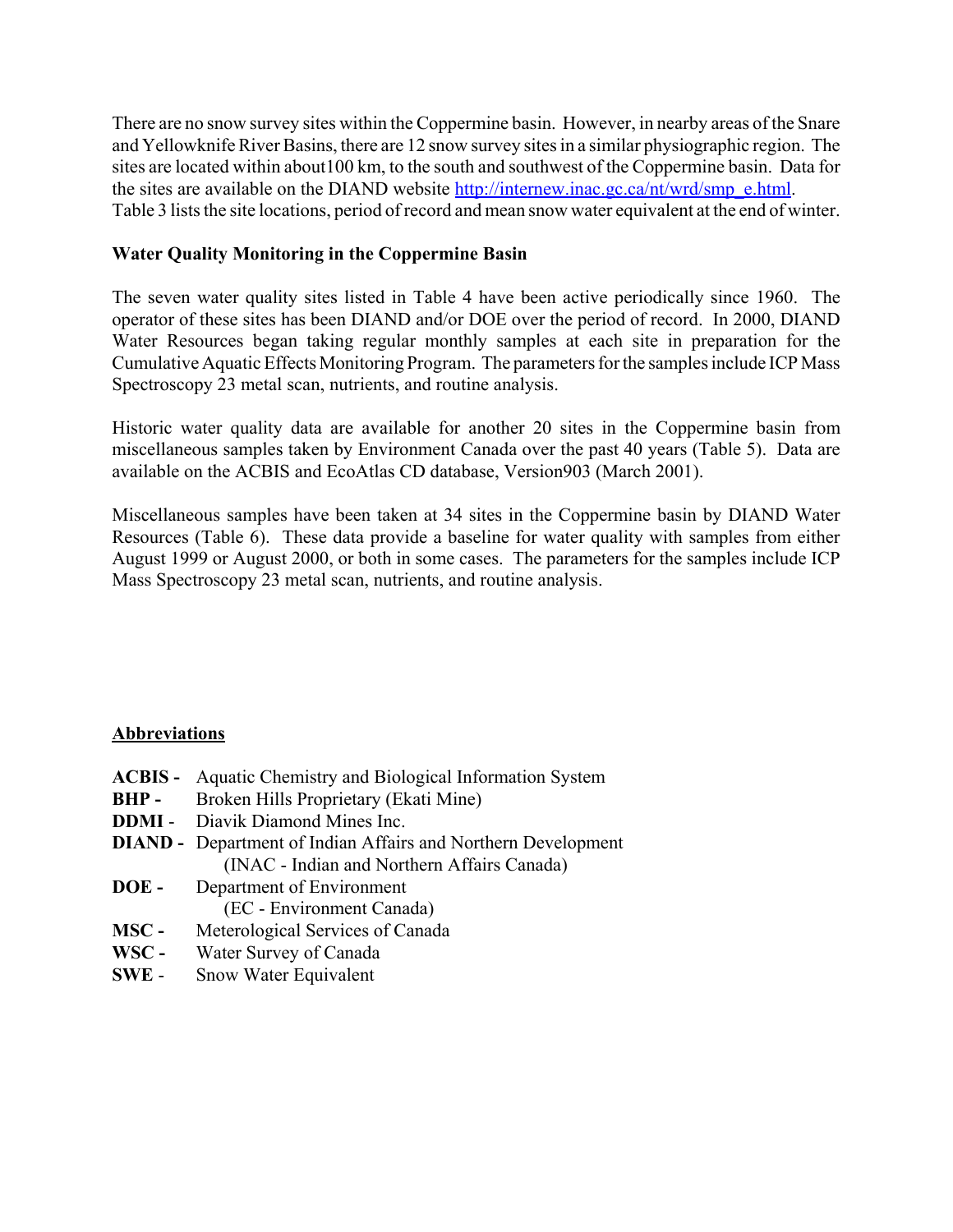| <b>STATION ID</b> | <b>STATION NAME</b>                             | <b>STATUS</b> | <b>LATITUDE</b> | <b>LONGITUDE</b> | PERIOD OF RECORD | <b>YEARS OF RECORD</b> | <b>MEAN</b><br><b>ANNUAL</b><br>FLOW (m3/s) | <b>MEAN PEAK</b><br>FLOW (m3/s) | <b>MEAN LOW</b><br><b>FLOW</b><br>(m3/s) | <b>MEAN TOTAL</b><br><b>ANNUAL FLOW</b><br>(10^6 m3/yr) | <b>BASIN</b><br>AREA (km2) | <b>BASIN YIELD</b><br>(mm/yr) |
|-------------------|-------------------------------------------------|---------------|-----------------|------------------|------------------|------------------------|---------------------------------------------|---------------------------------|------------------------------------------|---------------------------------------------------------|----------------------------|-------------------------------|
| 10PC002           | Atitok Creek Near Dismal Lakes                  | closed        | 67.214          | $-116.609$       | 1979 to 1990     | 12                     | 2.71                                        | 45.3                            | $\mathbf 0$                              | 43                                                      | 217                        | 198                           |
| 10PC003           | Coppermine River above Bloody Falls             | closed        | 67.740          | $-115.379$       | 1983 to 1986     | 4                      | 338                                         | 1530                            | 69.5                                     | 11000                                                   | 50700                      | 217                           |
| 10PC004           | Coppermine River above Copper Creek             | open          | 67.228          | $-115.888$       | 1987 to present  | $13 +$                 | 256                                         | 1320                            | 59.1                                     | 8100                                                    | 46800                      | 173                           |
| 10PB001           | Coppermine River at Outlet of Point Lake        | open          | 65.413          | $-114.004$       | 1965 to present  | $35 +$                 | 109                                         | 253                             | 34.4                                     | 3400                                                    | 19300                      | 176                           |
| 10PA001           | Coppermine River below Desteffany Lake          | open          | 64.616          | $-111.954$       | 1994 to present  | $6+$                   | n/a                                         | n/a                             | n/a                                      | n/a                                                     | 6110                       | n/a                           |
| 10PC005           | Fairy Lake River near outlet of Napaktulik Lake | open          | 66.252          | $-113.985$       | 1993 to present  | $7+$                   | 38.4                                        | 58.8                            | 22.6                                     | 1200                                                    | 6680                       | 180                           |
| 10PB002           | Izok Lake Inflow                                | closed        | 65.640          | $-112.863$       | 1993 to 1994     | $\overline{2}$         | 2.21                                        | 19.3                            | $\mathbf 0$                              | 69                                                      |                            |                               |
| 10PC001           | Kendall River Near Outlet Dismal Lakes          | closed        | 67.214          | $-116.576$       | 1969 to 1990     | 22                     | 15.1                                        | 183                             | $\mathbf 0$                              | 450                                                     | 2790                       | 161                           |
| 10PA002           | Yamba River below Daring Lake                   | open          | 64.780          | $-111.680$       | 2000 to present  | no data published yet  | n/a                                         | n/a                             | n/a                                      | n/a                                                     |                            | n/a                           |

#### **Table 1 (a). HYDROMETRIC STATIONS IN THE COPPERMINE RIVER DRAINAGE BASIN (WSC)**

#### **Table 1 (b). HYDROMETRIC STATIONS NEAR THE COPPERMINE RIVER DRAINAGE BASIN (WSC)**

| <b>STATION ID</b> | <b>STATION NAME</b>                        | <b>STATUS</b> | <b>LATITUDE</b> | <b>LONGITUDE</b> | PERIOD OF RECORD | <b>YEARS OF RECORD</b> | <b>MEAN</b><br><b>ANNUAL</b><br>FLOW (m3/s) | <b>MEAN PEAK</b><br>FLOW (m3/s) | <b>MEAN LOW</b><br><b>FLOW</b><br>(m3/s) | <b>MEAN TOTAL</b><br><b>ANNUAL FLOW</b><br>(10^6 m3/vr) | <b>BASIN</b><br>AREA (km2) | <b>BASIN YIELD</b><br>(mm/yr) |
|-------------------|--------------------------------------------|---------------|-----------------|------------------|------------------|------------------------|---------------------------------------------|---------------------------------|------------------------------------------|---------------------------------------------------------|----------------------------|-------------------------------|
| 10JA004           | Acasta River Above Little Crapeau Lake     | closed        | 64.880          | $-116.140$       | 1980 to 1994     | 15                     | 11.7                                        | 96.6                            | 0.37                                     | 370                                                     | 2280                       | 162                           |
| 10RA001           | Back River below Beechy Lake               | open          | 65.187          | $-106.086$       | 1978 to present  | $22 +$                 | 109                                         | 924                             | 0.98                                     | 3400                                                    | 19600                      | 173                           |
| 10RA002           | Baillie River near the Mouth               | open          | 65.011          | $-104.491$       | 1978 to present  | $22 +$                 | 76.3                                        | 1450                            | 0.103                                    | 2600                                                    | 14500                      | 179                           |
| 10QC004           | Burnside River at Outlet of Contwoyto Lake | open          | 66.072          | $-111.217$       | 1993 to present  | $7 +$                  | 37.5                                        | 92.9                            | 9.69                                     | 1200                                                    |                            |                               |
| 10QC001           | Burnside River near the mouth              | open          | 66.736          | $-108.819$       | 1976 to present  | $24 +$                 | 126                                         | 1370                            | 6.7                                      | 4000                                                    | 16800                      | 238                           |
| 10JA002           | Camsell River at Outlet of Clut Lake       | open          | 65.607          | $-117.765$       | 1963 to present  | $37 +$                 | 97.1                                        | 130                             | 64.3                                     | 3100                                                    | 31100                      | 100                           |
| 10QC003           | Contwoyto Lake at Lupin Mine               | open          | 65.766          | $-111.229$       | 1991 to present  | level records only     | n/a                                         | n/a                             | n/a                                      | n/a                                                     |                            | n/a                           |
| 10JE002           | Great Bear Lake at Hornby Bay              | open          | 66.613          | $-117.606$       | 1984 to present  | level records only     | n/a                                         | n/a                             | n/a                                      | n/a                                                     |                            | n/a                           |
| 10QB001           | Hood River near the Mouth                  | open          | 67.342          | $-108.927$       | 1994 to present  | $6+$                   | 73.1                                        | 752                             | 0                                        | 2200                                                    |                            |                               |
| 07SA004           | Indin River above Chalco Lake              | open          | 64.389          | $-115.021$       | 1977 to present  | $23 +$                 | 7.86                                        | 44.7                            | 0.58                                     | 240                                                     | 1520                       | 158                           |
| 07RC002           | Thonokied River below Afridi Lake          | closed        | 64.200          | $-108.960$       | 1994 to 1996     | 2 partial years        | n/a                                         | n/a                             | n/a                                      | n/a                                                     |                            | n/a                           |
| 07RC001           | Thonokied River Near the Mouth             | closed        | 64.147          | $-108.917$       | 1980 to 1990     | 11                     | 14.6                                        | 77.9                            | 0                                        | 310                                                     | 1780                       | 174                           |
| 10QA001           | Tree River near the mouth                  | open          | 67.634          | $-111.909$       | 1968 to present  | $32 +$                 | 34                                          | 125.9                           | 4.96                                     | 1100                                                    | 5810                       | 189                           |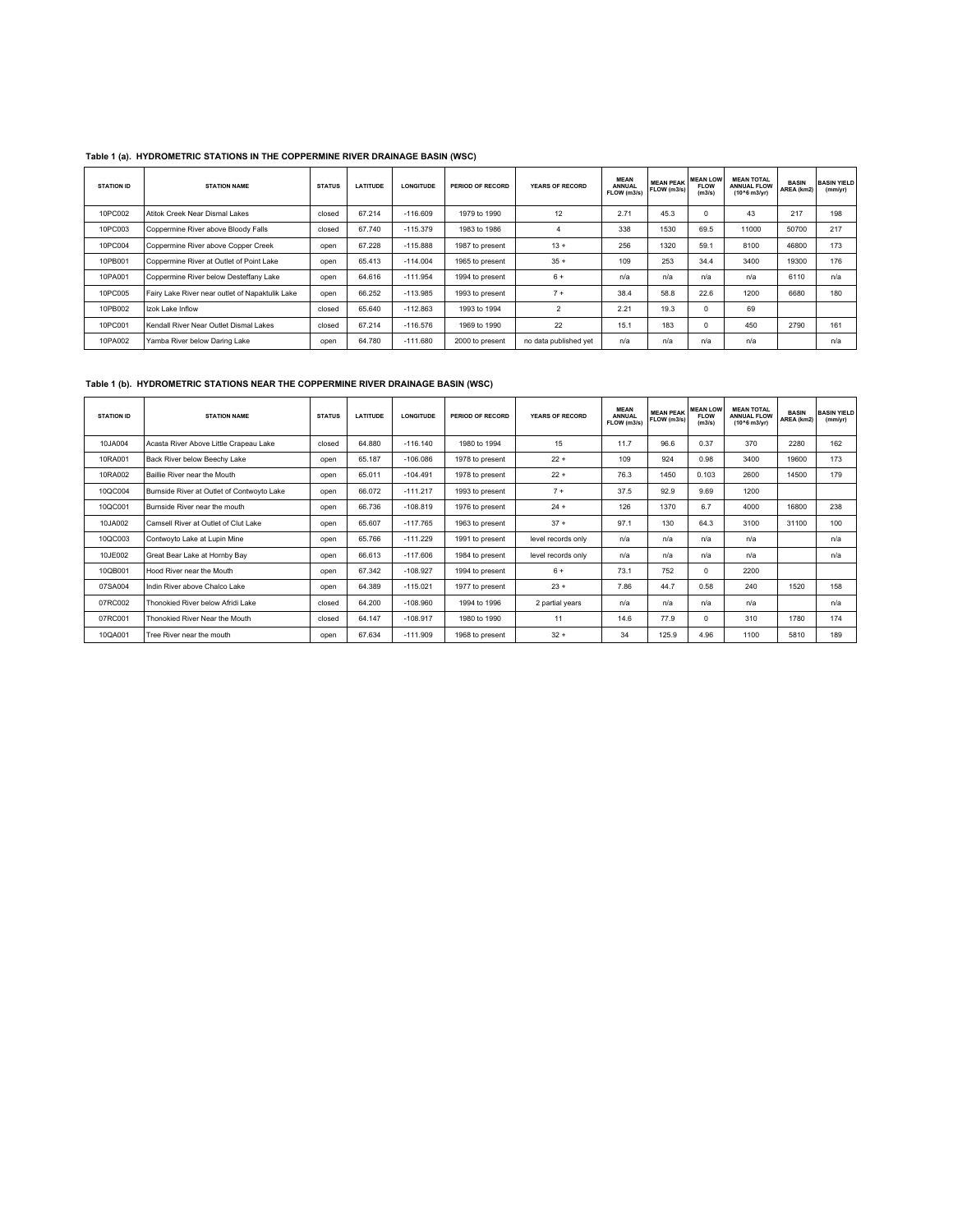#### **Table 2. WEATHER STATIONS IN AND NEAR THE COPPERMINE RIVER BASIN**

|                            | I Daring Lakes | Ettati Mine  | Olevik Mine* | Kugukuk      | Lupin        | Salmta       | Colomac      | Indin River  | I Cameal River | Walter Bay   | Lower Carp   | Wright River |
|----------------------------|----------------|--------------|--------------|--------------|--------------|--------------|--------------|--------------|----------------|--------------|--------------|--------------|
| Operator                   | <b>DIAND</b>   | <b>BHP</b>   | <b>DDMI</b>  | <b>MSC</b>   | <b>MSC</b>   | <b>DIAND</b> | <b>DIAND</b> | <b>WSC</b>   | <b>WSC</b>     | <b>DIAND</b> | <b>MSC</b>   | <b>DIAND</b> |
| Status                     | open           | open         | open         | open         | open         | open         | open         | open         | open           | open         | open         | closed       |
| Latitude                   | 64.87          | 64.67        | 64.5         | 67.82        | 65.77        | 64.05        | 64.43        | 64.39        | 65.61          | 68.35        | 63.62        | 66.81        |
| Longitude                  | 111.58         | 110.67       | 110.25       | 115.13       | 111.23       | 111.18       | 115.07       | 115.02       | 117.77         | 108.08       | 113.85       | 110.41       |
| Period of Record           | 1996 -         | 1994 -       | 1995 -       | 1930 -       | 1982 -       | 1992 -       | 1995 -       | 1994 -       | 1993 -         | 1996 -       | 1998 -       | 1997 - 99    |
| Data Parameters            |                |              |              |              |              |              |              |              |                |              |              |              |
| Air Temperature            | Y              | Y            | $\checkmark$ | Y            | Y            | $\checkmark$ | $\checkmark$ | $\checkmark$ | v              | Y            | $\checkmark$ | Y            |
| <b>Relative Humidity</b>   | Υ              | Y            | $\checkmark$ | Y            | Y            | $\checkmark$ | Y            | Y            | $\checkmark$   | Y            | Y            | Y            |
| Wind Speed                 | Y              | Y            | $\checkmark$ | Y            | Y            | $\checkmark$ | $\checkmark$ |              |                | Y            | $\checkmark$ | Y            |
| Wind Direction             | Y              | Y            | Y            | Y            | Y            | $\checkmark$ | Υ            |              |                | Y            | $\checkmark$ | Y            |
| Solar Radiation            | Y              |              |              | $Y^*$        |              | $\checkmark$ |              |              |                | Y            |              | Y            |
| Net Radiation              | Y              | Y            |              |              |              | $\checkmark$ | $\checkmark$ |              |                |              |              |              |
| Rainfall                   | Y              | Y            | Y            | Y            | Y            | $\checkmark$ | Y            | Y            | Y              | Y            | Y            | Y            |
| Snow Depth                 | Υ              | Y            |              | $\checkmark$ | $\checkmark$ |              |              |              |                | Y            | $\vee$       | Y            |
| Water Temperature          | $\checkmark$   | $\checkmark$ |              | n/a          | n/a          | $\checkmark$ | $\checkmark$ | $\checkmark$ | $\checkmark$   | n/a          | n/a          | n/a          |
| Soil Temperature           | 5 point        |              |              |              |              |              |              |              |                | 3 point      |              | 3 point      |
| Soil Moisture              | 2 point        |              |              |              |              |              |              |              |                |              |              | 2 point      |
| <b>Barometric Pressure</b> |                |              |              | Y            | Y            |              |              | $\checkmark$ | $\checkmark$   |              | Y            |              |

\* Stations within the Coppermine River Basin

Y\* hours of bright sunshine

#### **Table 3. ACTIVE SNOW SURVEY SITES NEAR THE COPPERMINE RIVER DRAINAGE BASIN (DIAND)**

| <b>SITE NAME</b>       | <b>LATITUDE</b> | <b>LONGITUDE</b> | <b>YEARS OF</b><br><b>RECORD</b> | PERIOD OF<br><b>RECORD</b> | <b>MEAN</b><br>SWE (mm) |  |
|------------------------|-----------------|------------------|----------------------------------|----------------------------|-------------------------|--|
| <b>Big Lake</b>        | 64.800          | $-112.930$       | 5                                | from 1995                  | 113                     |  |
| Castor Lake            | 64.515          | $-115.989$       | 23                               | from 1979                  | 117                     |  |
| <b>Christison Lake</b> | 64.650          | $-114.200$       | 7                                | from 1995                  | 114                     |  |
| Ghost Lake             | 63.878          | $-115.069$       | 24                               | from 1978                  | 105                     |  |
| Indin Lake             | 64.379          | $-115.026$       | 24                               | from 1978                  | 111                     |  |
| Jolly Lake             | 64.120          | $-112.210$       | 3                                | 1995 to 98                 | 141                     |  |
| Mattberry Lake         | 64.089          | $-115.955$       | 23                               | from 1979                  | 98                      |  |
| Mesa Lake              | 64.845          | $-115.138$       | 23                               | from 1979                  | 124                     |  |
| Nardin Lake            | 63.510          | $-113.850$       | 14                               | from 1988                  | 118                     |  |
| Sharples Lake East     | 63.900          | $-112.820$       | 14                               | from 1988                  | 123                     |  |
| Snare Lake             | 64.202          | $-114.039$       | 24<br>from 1978                  |                            | 118                     |  |
| White Wolf Lake        | 65.010          | $-114.110$       | $\overline{7}$                   | from 1995                  | 114                     |  |
| <b>Winter Lake</b>     | 64.500          | $-113.030$       | 23                               | from 1978                  | 78                      |  |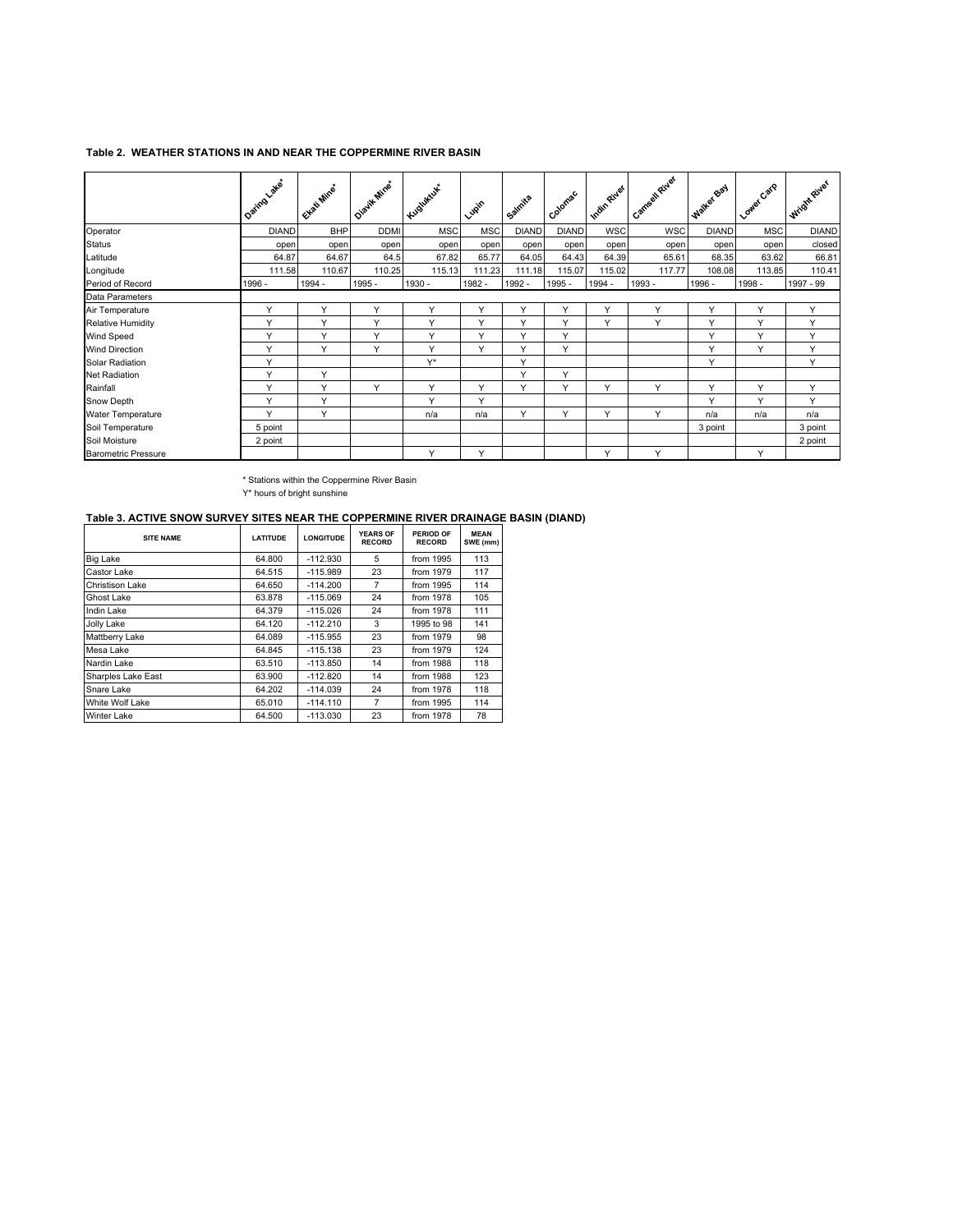#### **Table 4. ACTIVE WATER QUALITY SITES IN THE COPPERMINE RIVER DRAINAGE BASIN (DIAND)**

| SITE ID      | <b>SITE NAME</b>                                  | <b>LATITUDE</b> | <b>LONGITUDE</b> | PERIOD OF RECORD       | <b>YEARS OF RECORD</b> |
|--------------|---------------------------------------------------|-----------------|------------------|------------------------|------------------------|
| 00NW10PA0003 | COPPERMINE RIVER AT OUTLET OF LAC DE [GRAS]       | 64.583          | $-111.183$       |                        |                        |
| 00NW10PA0004 | COPPERMINE RIVER BELOW DESTEFFANY LAKE            | 64.599          | $-111.955$       | 1995 to present        | 6+                     |
| 00NW10PB0001 | COPPERMINE RIVER AT OUTLET OF POINT LAKE          | 65.417          | $-114.008$       | 1972 to present        | $28+$                  |
| 00NW10PC0001 | COPPERMINE RIVER NEAR [THE] MOUTH [AT]            | 67.804          | $-115.091$       | 1960 to 1996 plus 2001 | $38+$                  |
| 00NW10PC0012 | COPPERMINE RIVER DOWNSTREAM OF FAIRY [LAKE RIVER] | 66.167          | $-114.267$       |                        |                        |
| 00NW10PC0013 | FAIRY [LAKE] RIVER 5.0KMS UP FROM MOUTH           | 66.150          | $-114.250$       | 1995 to present        | 6+                     |
| 00NW10PC0019 | COPPERMINE RIVER ABOVE COPPER CREEK               | 67.229          | $-115.888$       | 2000 to present        | $1+$                   |

#### **Table 5. INACTIVE WATER QUALITY SITES IN THE COPPERMINE RIVER DRAINAGE BASIN (MSC - DOE)**

| SITE ID      | <b>SITE NAME</b>                          | <b>LATITUDE</b> | <b>LONGITUDE</b> | YEARS OF RECORD |
|--------------|-------------------------------------------|-----------------|------------------|-----------------|
| 00NW10PA0001 | COPPERMINE RIVER AT OBSTRUCTION RAPIDS    | 64.900          | $-112.333$       | $\star$         |
| 00NW10PA0002 | [V]AMBA [Yamba] LAKE OUTLET - DARING LAKE | 64.800          | $-111.683$       | $\star$         |
| 00NW10PA0005 | YAMBA RIVER BELOW DARING LAKE             | 64.867          | $-111.597$       | $\star$         |
| 00NW10PB0002 | RAWA[L]PINDI RIVER NEAR THE MOUTH         | 65.433          | $-114.500$       | $\star$         |
| 00NW10PB0003 | <b>ITCHEN LAKE OUTLET</b>                 | 65.400          | $-113.000$       | $\star$         |
| 00NW10PC0002 | <b>ECSTALL RIVER</b>                      | 66.074          | $-112.826$       | $\star$         |
| 00NW10PC0003 | <b>ECSTALL RIVER</b>                      | 66.054          | $-112.544$       | $\star$         |
| 00NW10PC0004 | <b>UNNAMED CREEK</b>                      | 66.065          | $-112.704$       | $\star$         |
| 00NW10PC0005 | SOUTH CREEK UPSTREAM OF DRILLING AREA     | 66.011          | $-112.765$       | $\star$         |
| 00NW10PC0006 | SOUTH CREEK DOWNSTREAM OF DRILLING        | 66.043          | $-112.820$       | $\star$         |
| 00NW10PC0007 | KENDALL RIVER NEAR DISMAL LAKES           | 67.217          | $-116.525$       | $\star$         |
| 00NW10PC0008 | COPPERMINE RIVER AT BLOODY FALLS          | 67.733          | $-115.367$       | See note below  |
| 00NW10PC0009 | MELVILLE CREEK NEAR THE MOUTH             | 67.267          | $-115.517$       | $\star$         |
| 00NW10PC0010 | COPPERMINE RIVER UPSTREAM OF MELVILLE     | 67.250          | $-115.550$       | $\star$         |
| 00NW10PC0011 | BIGTREE RIVER NEAR THE MOUTH              | 66.933          | $-116.350$       | $\star$         |
| 00NW10PC0014 | COPPERMINE RIVER 3.0KMS BELOW HEPBURN     | 65.850          | $-114.417$       | $\star$         |
| 00NW10PC0015 | HEPBURN RIVER NEAR THE MOUTH              | 65.833          | $-114.417$       | $\star$         |
| 00NW10PC0016 | AMOOGA BOOGA LAKE                         | 66.079          | $-112.721$       | $\star$         |
| 00NW10PC0017 | <b>ECSTALL LAKE</b>                       | 66.072          | $-112.654$       | $\star$         |
| 00NW10PC0018 | <b>COPPERMINE RIVER</b>                   |                 |                  | $\star$         |

[Brackets] indicate naming corrections in the data set.

\* These sites have only one or two samples or just field data.

Note: No data for 10PC0008 on latest disk but some data in Coppermine River study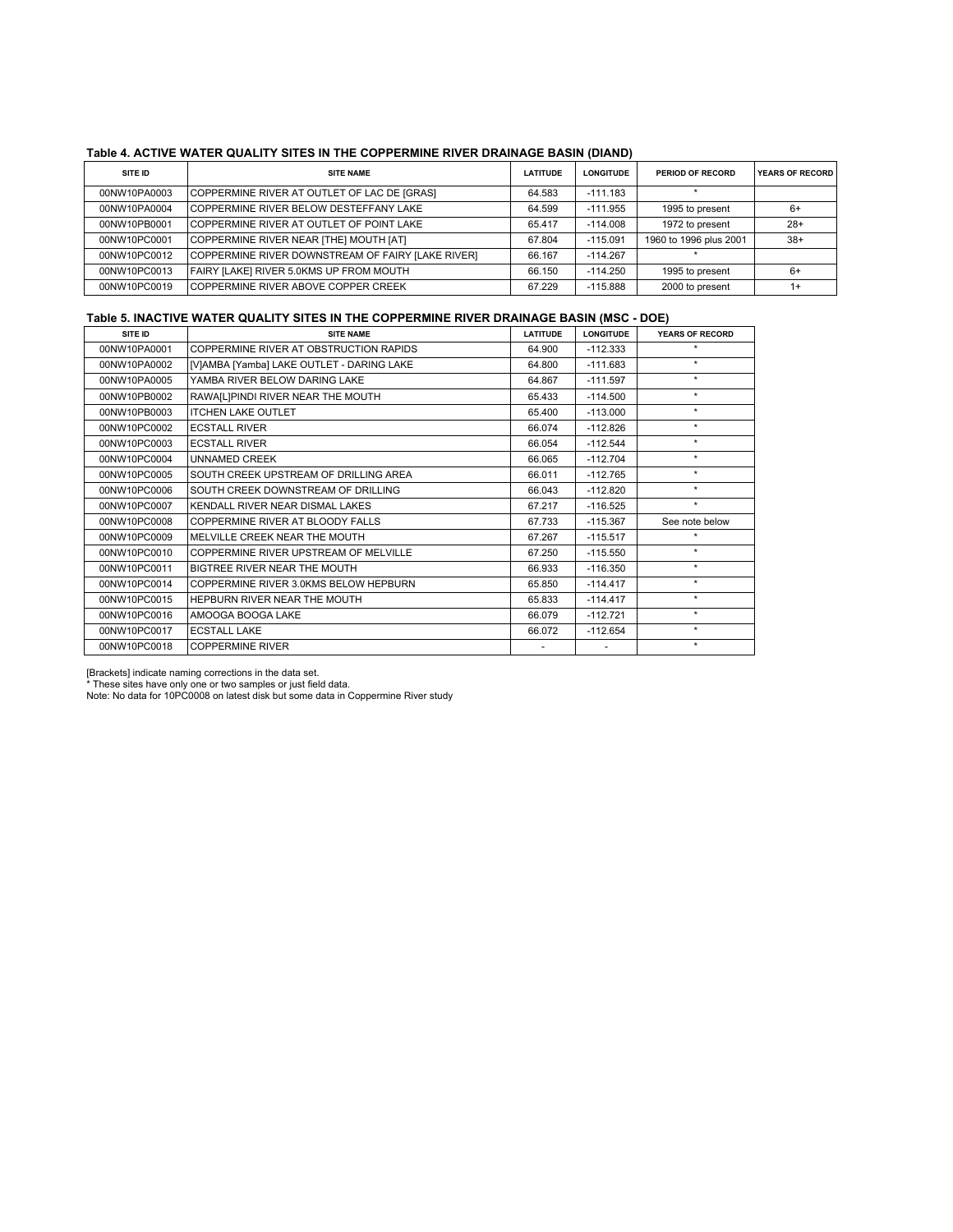## **SITE ID SITE NAME LATITUDE LONGITUDE SAMPLE DATES** HCR-1 |Lac de Gras | 64.607 | -109.920 | Aug 1999 HCR-2 |Lac de Gras | 64.604 | -110.134 | Aug 1999 HCR-3 |Lac de Gras | 64.559 | -110.019 | Aug 1999 HCR-4 |Lac de Gras | 64.552 | -110.073 | Aug 1999 HCR-5 |Lac de Gras | 64.440 | -110.152 | Aug 1999 HCR-6 |Lac de Gras | 64.461 | -110.278 | Aug 1999 HCR-7 |Lac de Gras | 64.448 | -110.398 | Aug 1999 HCR-8 |Lac de Gras | 64.416 | -110.300 | Aug 1999 HCR-9 |Lac de Gras | 64.402 | -110.651 | Aug 1999 HCR-10 |Lac de Gras | 64.583 | -110.424 | Aug 1999 HCR-11 |Lac de Gras | 64.537 | -110.330 | Aug 1999 HCR-12 |Lac de Gras | 64.570 | -110.628 | Aug 1999 HCR-13 Lac de Gras 1999 B CALSAB -110.998 Aug 1999 & Aug 2000 HCR-14 | Lac de Gras Outflow | 64.580 | -111.233 | Aug 1999 HCR-15 |Desteffany Inflow | 64.583 | -111.581 | Aug 1999 & Aug 2000 HCR-16 Desteffany Outflow 1 64.628 -111.859 Aug 1999 & Aug 2000 HCR-17 | Lake Providence Inflow | 64.640 | -111.945 | Aug 1999 & Aug 2000  $HCR-18$  Lake Providence Outflow  $\begin{vmatrix} 64.891 & -112.337 \end{vmatrix}$  Aug 1999 & Aug 2000 HCR-19 | Point Lake Inflow | 64.949 | -112.329 | Aug 1999 & Aug 2000 HCR-20-1 (2m) Point Lake Outflow  $\vert$  65.386 | -114.038 | Aug 2000 RR0-1 Red Rock Outflow 1 65.535 -114.370 Aug 2000  $\mathsf{RNO-1 (2m)}$   $\qquad \qquad$  Rock Nest Outflow  $\qquad \qquad$  65.664  $\qquad$  -114.122  $\qquad$  Aug 2000 NAP | Napaktolic River Inflow | 65.679 | -114.128 | Aug 2000 HEP-1 Hepburn River Inflow 1 65.850 -114.397 Aug 2000 WS 2 Whitesandy River Inflow 1 66.117 -114.248 Aug 2000 CREEK-1 Noname Creek Inflow | 66.697 | -115.170 | Aug 2000 HOOK R Hook River Inflow 1 66.800 -116.207 Aug 2000 KDR-1 Kendal River Inflow  $\vert$  67.129 | -116.110 | Aug 2000 MCR  $\vert$  Melville Creek Inflow  $\vert$  67.282  $\vert$  -115.549  $\vert$  Aug 2000 BFU | Upstream Bloody Falls | 67.711 | -115.419 | Aug 2000 BFD-1 Downstream Bloody Falls 67.745 -115.371 Aug 2000  $CRM$  At the Mouth  $\vert$  67.798  $\vert$  -115.109  $\vert$  Aug 2000 DES Desteffany - - Aug 2000 WSR-1 |N/A | 66.053 | -114.321 | Aug 2000

## **Table 6. MISCELLANEOUS WATER QUALITY SITES IN THE COPPERMINE RIVER BASIN (DIAND**

Only one or two samples taken for each site above

Parameters for samples include: ICP Mass Spectroscopy 23 Metal Scan, Nutrients and Routine Analysis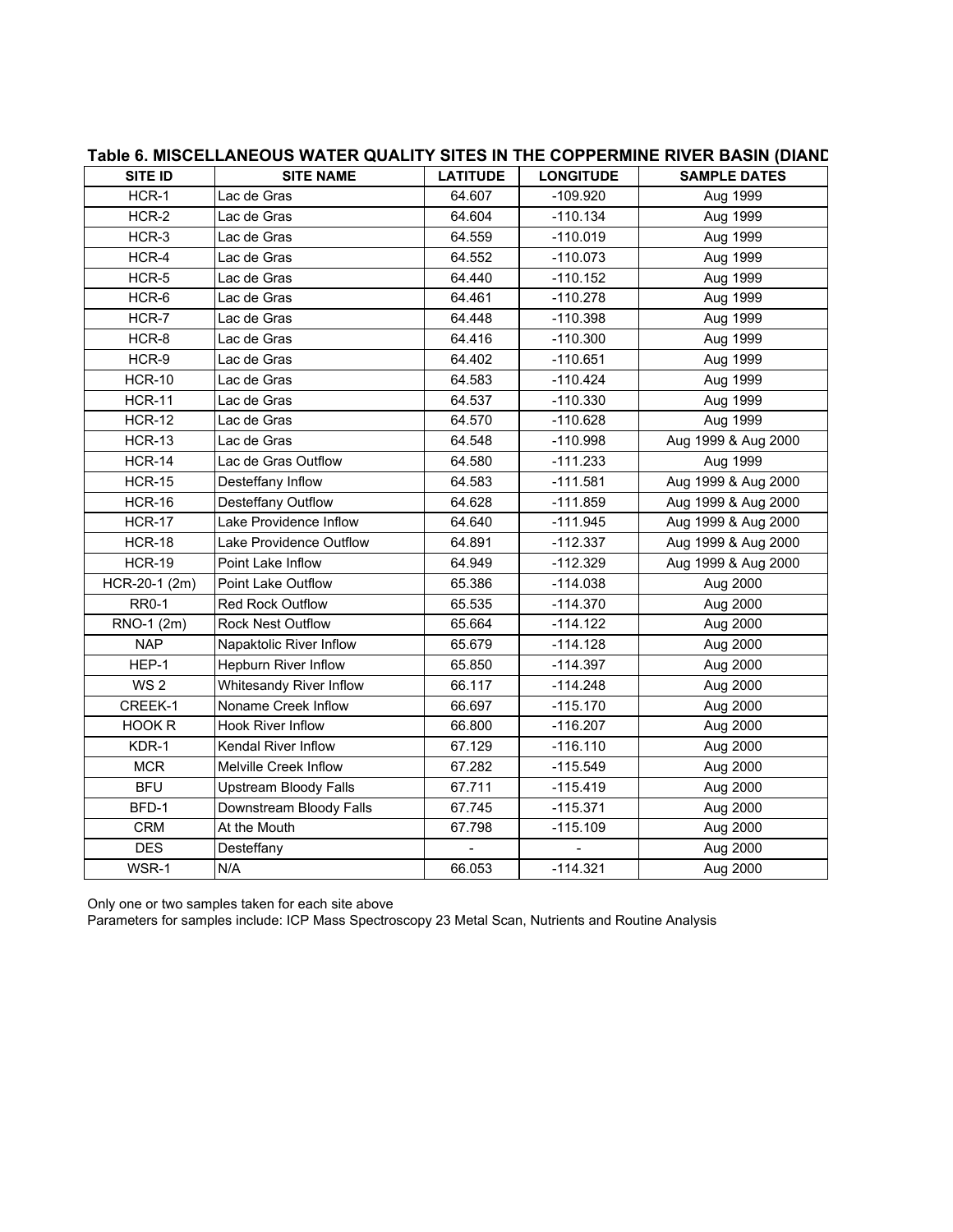## **Coppermine River Drainage Basin Hydrometeorological Networks**